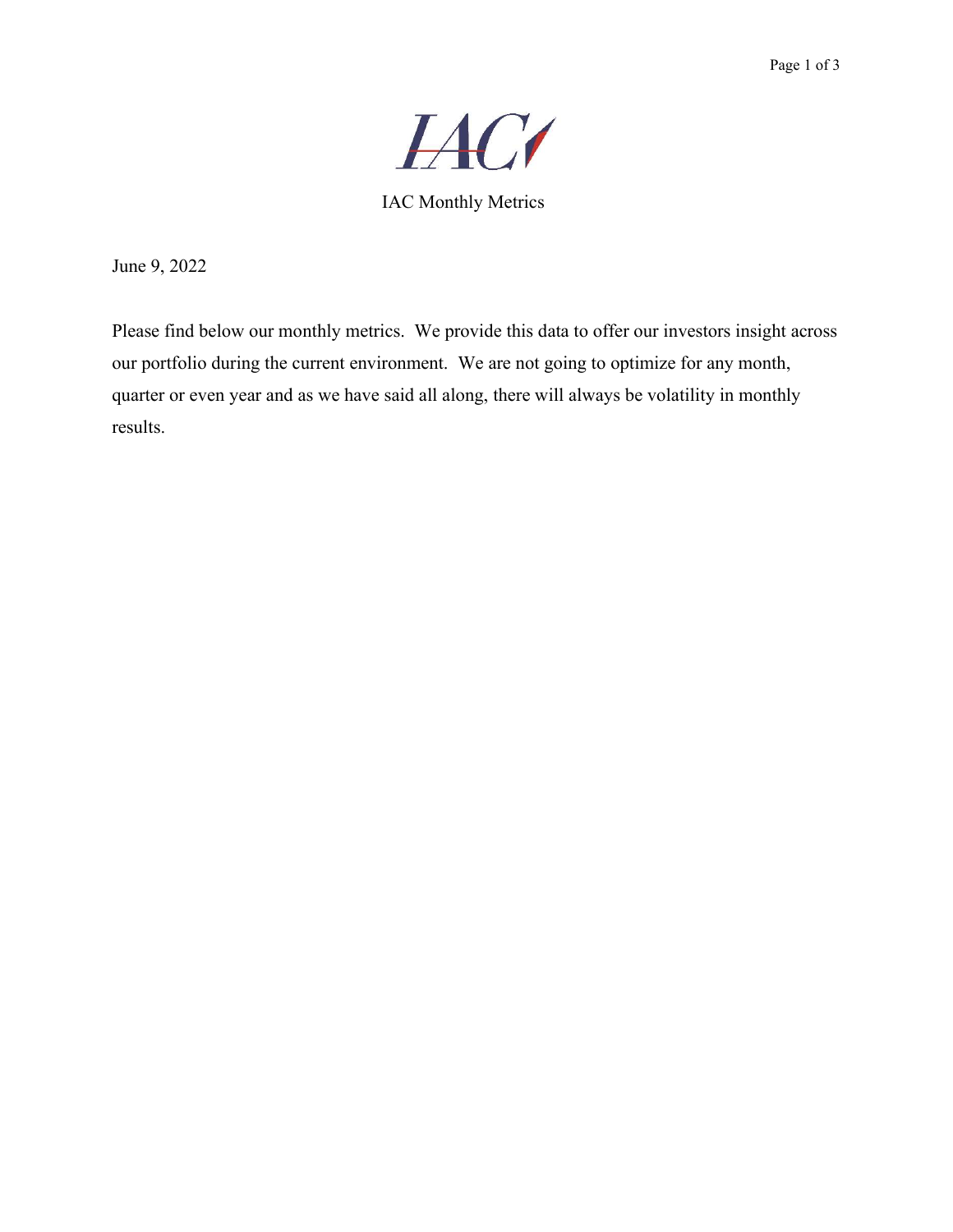## 2022 Monthly Year-over-Year Growth Trends through May (a):

|                                                            |                |                |                |                |                |                | Page 2 of 3    |
|------------------------------------------------------------|----------------|----------------|----------------|----------------|----------------|----------------|----------------|
| 2022 Monthly Year-over-Year Growth Trends through May (a): |                |                |                |                |                |                |                |
|                                                            |                |                |                |                |                |                |                |
|                                                            |                |                |                |                |                |                |                |
|                                                            |                |                |                |                |                |                |                |
|                                                            |                |                |                |                |                |                |                |
|                                                            |                |                |                |                |                |                |                |
|                                                            |                |                |                |                |                |                |                |
|                                                            |                |                |                |                |                |                |                |
|                                                            |                |                |                |                |                |                |                |
|                                                            |                |                |                |                |                |                |                |
|                                                            |                |                |                |                |                |                |                |
|                                                            | <b>Nov '21</b> | <b>Dec</b> '21 | <b>Jan '22</b> | <b>Feb '22</b> | <b>Mar '22</b> | <b>Apr '22</b> | <b>May '22</b> |
| Dotdash Meredith                                           |                |                |                |                |                |                |                |
|                                                            |                |                |                |                |                |                |                |
| Digital Revenue                                            | 13%            | 273%           | 248%           | 226%           | 219%           | 227%           | 225%           |
| Print Revenue                                              | NM             | <b>NM</b>      | <b>NM</b>      | <b>NM</b>      | NM             | <b>NM</b>      | <b>NM</b>      |
| <b>Total Revenue</b>                                       | 13%            | 569%           | 684%           | 683%           | 634%           | 618%           | 582%           |
| Pro Forma Digital Revenue                                  | 5%             | $-3%$          | 2%             | 0%             | -8%            | 0%             | $-3%$          |
| Pro Forma Print Revenue                                    | $-3%$          | $-3%$          | $-11%$         | $-10%$         | $-5%$          | $-25%$         | $-16%$         |
| <b>Total Pro Forma Revenue (b)</b>                         | 0%             | $-4%$          | $-5%$          | $-7%$          | $-6%$          | $-16%$         | $-10%$         |
|                                                            |                |                |                |                |                |                |                |
| Angi Inc.                                                  |                |                |                |                |                |                |                |
| Angi Ads and Leads                                         | $-2%$          | 0%             | $-2%$          | 1%             | -7%            | $-2%$          | 8%             |
| Angi Services (c)                                          | 125%           | 101%           | 91%            | 132%           | 102%           | 111%           | 108%           |
| <b>Total North America Revenue</b>                         | 18%            | 17%            | 13%            | 20%            | 10%            | 17%            | 26%            |
| Europe Revenue                                             | 1%             | $-4%$          | 0%             | $-3%$          | -8%            | $-7%$          | -6%            |
| <b>Total Revenue</b>                                       | 17%            | 16%            | 12%            | 18%            | 9%             | 16%            | 24%            |
|                                                            |                |                |                |                |                |                |                |
| Angi Service Requests                                      | $-2%$          | $-3%$          | $-5%$          | $-11%$         | $-20%$         | $-14%$         | $-7%$          |
| Angi Monetized Transactions                                | 5%             | 4%             | $-2%$          | $-2%$          | $-14%$         | -8%            | $-3%$          |
| Angi Transacting Service Professionals                     | 1%             | $-1%$          | $-2%$          | $-3%$          | -4%            | $-4%$          | $-3%$          |
| Angi Advertising Service Professionals                     | $-2%$          | $-4%$          | $-5%$          | -6%            | $-11%$         | $-15%$         | $-15%$         |
|                                                            |                |                |                |                |                |                |                |
| <b>Search</b>                                              |                |                |                |                |                |                |                |
| Ask Media Group Revenue                                    | 56%            | 64%            | 48%            | 37%            | 22%            | 24%            | 40%            |
| Desktop Revenue                                            | $-15%$         | $-21%$         | $-20%$         | $-19%$         | $-22%$         | $-13%$         | $-17%$         |
|                                                            | 40%            | 47%            | 33%            | 25%            | 14%            | 17%            | 30%            |
| <b>Total Revenue</b>                                       |                |                |                |                |                |                |                |
|                                                            |                |                |                |                |                |                |                |
| <b>Emerging &amp; Other (d)</b>                            |                |                |                |                |                |                |                |